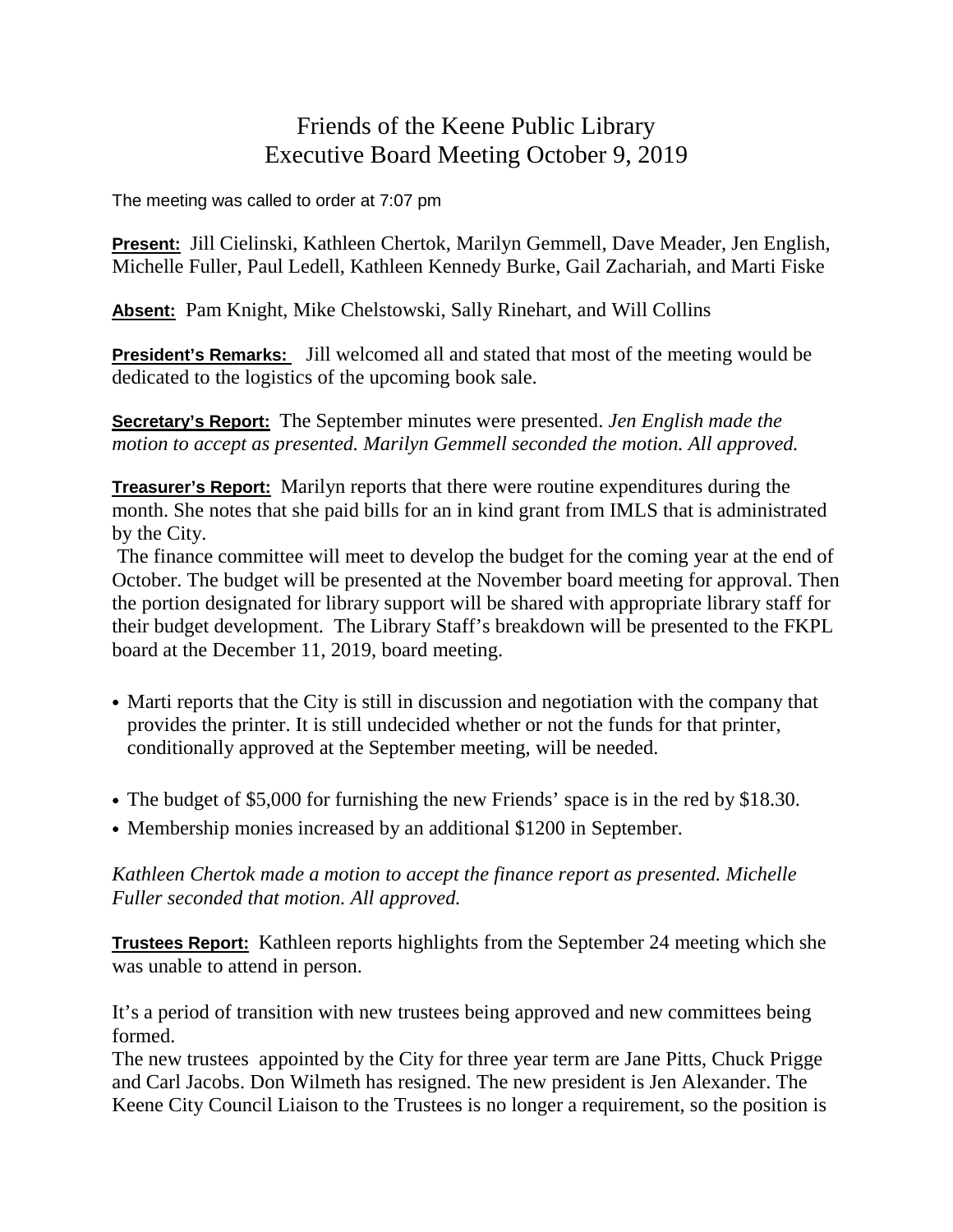being eliminated

Sally Miller will organize a new long range planning committee in January. The goal will be to establish a new 5 year plan.

A new logo was presented and approved for the Maker space.

It was noted that more volunteers are needed for the Atrium information desk. The possibility of adjusting the requirements for vetting these volunteers could be looked at.

An informal reception will be held for the new library director, Marti Fiske, on Saturday, November 16, from 11-1 that will include light refreshments.

**Director's Report:** Marti reports that applications are coming in for the open library positions. So far there are 25 applicants for the assistant director position. The plan is to start interviewing applicants at the beginning of November.

**Newsletter Committee:** Jen has just sent out a flyer advertising the book sale to the FKPL membership, and she reports that the fall newsletter is in the final stages. She hopes to have it in the mail by October 21.

A discussion regarding having an electronic option for the newsletter waits for a future meeting.

**Heberton Funds:** Paul reports that there is little change in overall performance in the past month. Copies of the performance summaries of the long and short term Heberton Funds were provided.

Jill has had a call from Alan Stroshine, our Edward Jones advisor, proposing that he would come to provide a 6 month update to the board. She will arrange with him to attend either the November or December board meeting.

**Book Sale Committee:** A final sorting/pricing morning will be held tomorrow October 10, from 9-12 with the hopes that the remainder of the unsorted books can be processed.

The Janus Company group that was part of the United Way Day of Caring was unable to come on their original date but will come to help with the book set up on Wednesday, October 16.

Ribby the mascot for the Swamp Bats will be at the book sale on Saturday, October 19, from 9-11.

Jill and Kathleen C attended a training session on the use of the handicapped lift and note that the lift will be put in place prior to the sale near the stage by the library facility staff.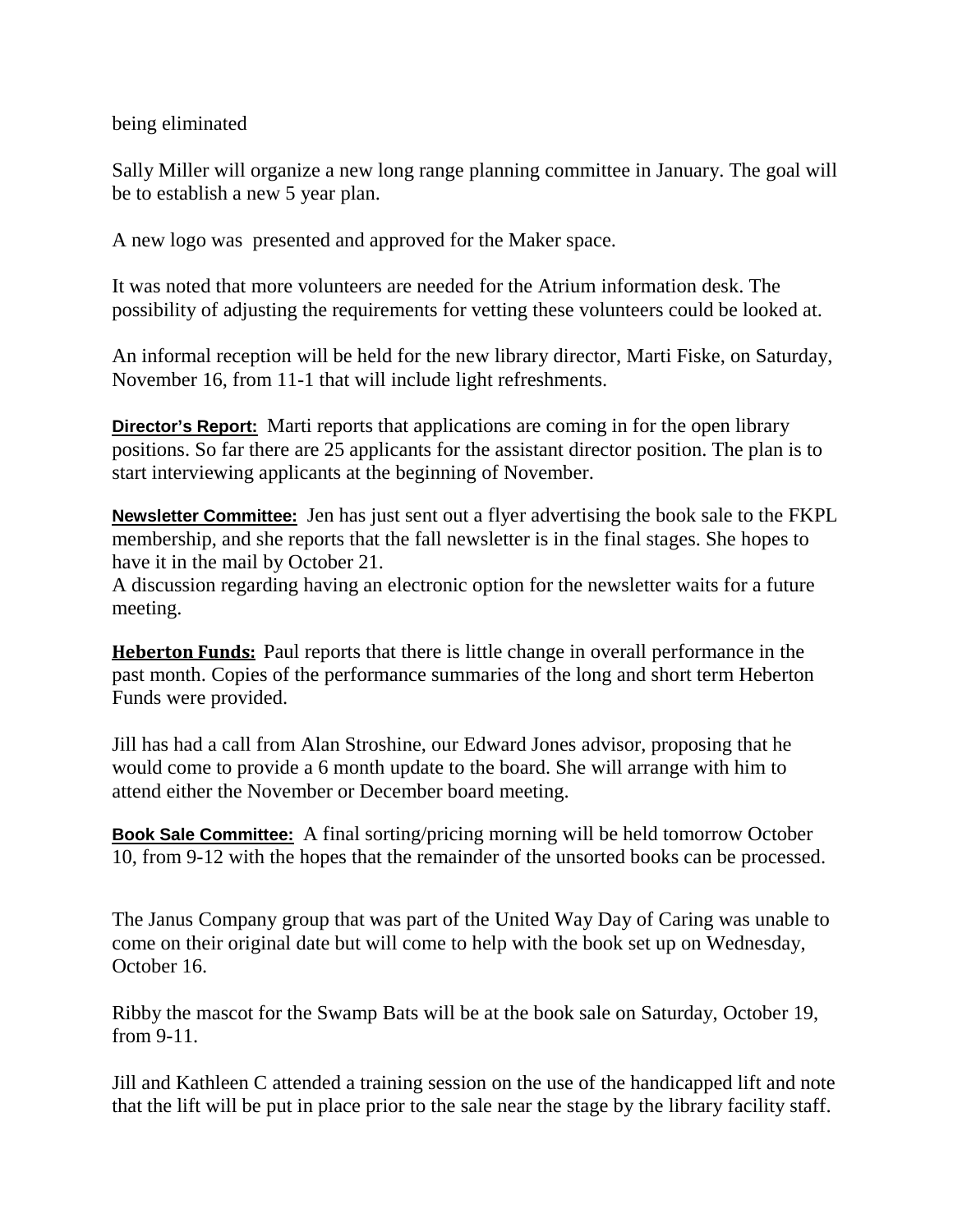A key for lift use will be available and kept in the cash box during the sale. It was noted that handicapped persons are usually very comfortable in the use of this type of equipment.

Also of note is the fact that fire code only allows 21 people at a time on the stage. There will be 6-8 tables of books on the stage. A volunteer will need to monitor the numbers on the stage during each shift.

Marti has asked the board to provide the pizza and water for the Rotary/Interact volunteers on Tuesday afternoon when they bring the boxed books up to Heberton Hall. In the past apparently Nancy V paid for this out of her own personal funds.

Marti reports that she has a meeting with Andy Bohannon on Friday and plans to follow up with him regarding a decision regarding having the janitorial staff move the recycling bins from the Friends' space every other week to the curb for pick up. She and Jill met with him to discuss this issue previously. Currently a volunteer, Peter Bonneau, has been bring the 3-4 recycle bins to the curb every other Tuesday evening for the early Wednesday morning pick up. Prior to the renovations the library janitorial staff had handled all of our trash and recycling. We are now bringing any trash which includes all hardcover discarded books out to the dumpster as part of our scheduled sorting/pricing mornings. We have been given a key to the new locked gated trash area. The key is on the lariat the Friends keep at the circulation desk.

Kathleen C reports that poor quality book donations remain a problem. She notes that  $1/3$ to 1/2 of all donations are unacceptable for resale. In a six month period this can mean the handling of up to 10,000 unwanted items. Quite frequently volunteers are finding boxes/bags containing dirty, mildewed books along with droppings from mice or other pests. She is currently drafting an article to ask donors to be better about the quality of their donations. She plans on sharing the draft with board members for assistance in editing. The Friends will consider paying local publications to print this article as well as posting it on our Facebook page. Also under consideration is again requiring large donations, more that 2-3 boxes, to arrange delivery via our email to help cut back on unwanted items.

Currently the Friends are borrowing a poster stand from the library and will purchase 1 or 2 of their own to display information from the FKPL in the library. A picture of the stand and cost (\$114 each) was provided. Marilyn has said funds for purchase would come from the miscellaneous expense budget.

Jill is currently finalizing the book sale volunteer schedule and a final request for help will go out in the next day or two. Book sale committee members will then confirm with the volunteers their individual schedules.